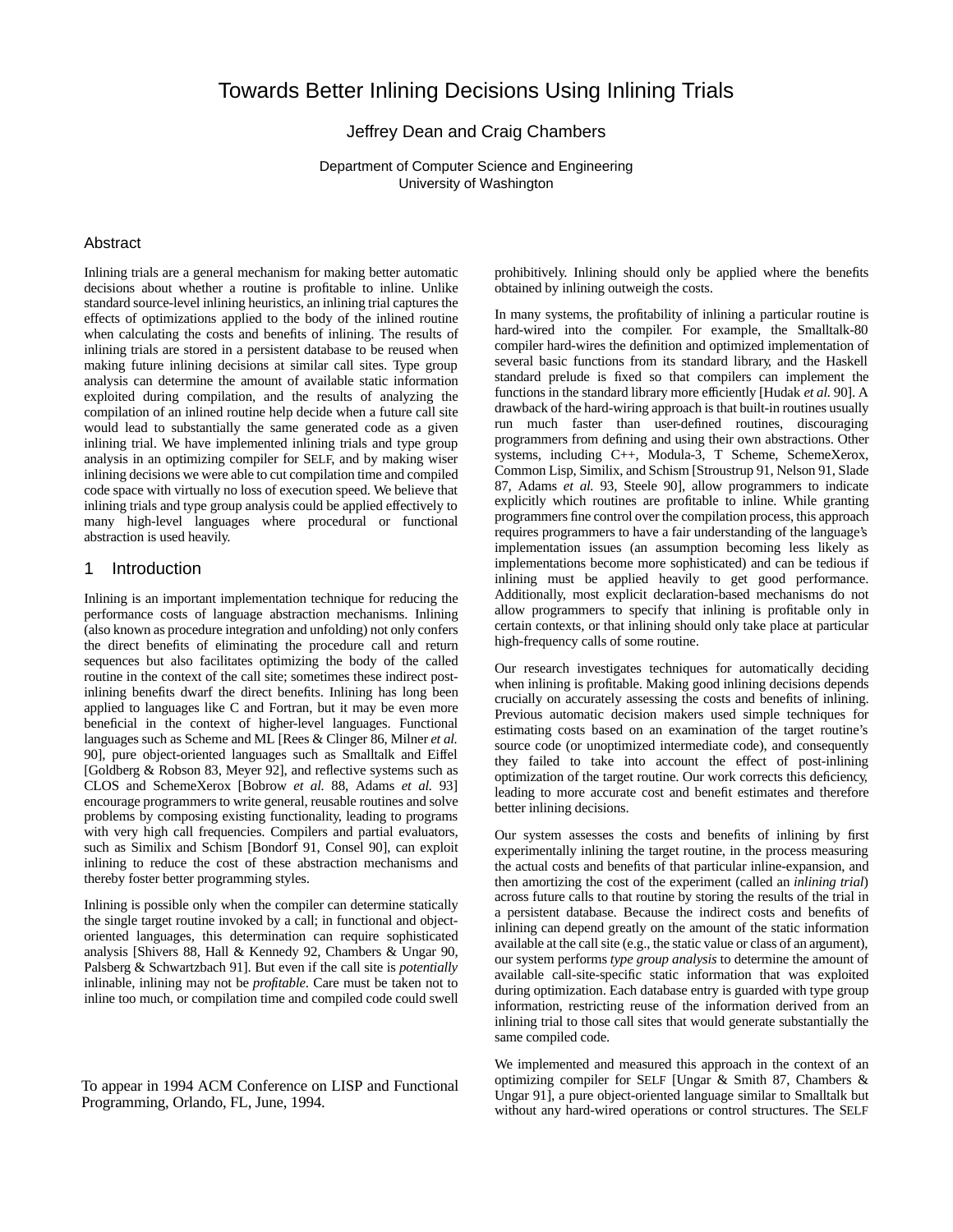compiler exploits dynamic compilation, interleaving compilation with execution, to get fast turnaround times and to benefit from a form of profile information. By replacing the original heuristics for making automatic inlining decisions with an inlining trial-based approach, we sought to reduce compilation time while retaining the same level of run-time performance. Inlining trials were effective at this task: for four medium and two large SELF programs, compile time was reduced by an average of 20% with virtually no loss in runtime performance. We believe that in systems with more opportunities to inline than the optimizing SELF compiler we studied, inlining trials and type group analysis could make an even bigger improvement in the compile-time/run-time tradeoff.

The next section of the paper reviews previous techniques for making inlining decisions automatically. Section 3 describes inlining trials, with type group analysis detailed in section 4. In section 5 we present experimental measurements of our implementation. Section 6 describes some other related work, and section 7 concludes.

### 2 Previous Work on Automatic Decision Making

Existing compilers typically make automatic inlining decisions using an estimate of the cost of inlining based on an examination of the routine's unoptimized source code or intermediate representation. For example, the original SELF compiler counts the number of message sends in the candidate routine and inlines the routine if this number is below some threshold [Chambers 92]. The GNU gcc C compiler inlines a routine only if the number of instructions in its RTL (register transfer language) representation is less than some threshold [Stallman 90].

Source-level heuristics suffer from the problem that they do not consider the effect of optimizations applied to the body of the called routine after inlining, in particular those optimizations derived from static information available at the call site. For example, a hash table lookup routine may normally be considered too big to inline profitably. But if the key to the hash table is a compile-time constant, then some of the code of the lookup (such as computing the hash of the key) could be optimized away after inlining, making the lookup routine more attractive to inline. If the hash table itself is a compiletime constant, then the entire lookup routine can be constant folded away. Some partial evaluators can perform this sort of optimization already, but compilers typically are not tuned to inline so aggressively. Inlining trials allow the effects of post-inlining optimizations to be considered when making inlining decisions, and type group analysis allows call sites with differing amounts of available static information to be treated separately.

Source-level heuristics can be overly sensitive to the superficial form of the target routine. For example, the SELF compiler's original source-level heuristics had been tuned so that important routines such as the one implementing a for-loop were inlined. Several years later, the standard library was reorganized, and the definition of the forloop routine was changed in a superficial way to be easier to read. The changed version appeared more complex to the compiler, however, and the compiler (silently) ceased to inline for loops. Performance on loop-intensive code mysteriously plummeted as a result. Such experiences, as well as only modestly-successful attempts to improve the source-level heuristics, provided the motivation for us to develop inlining trials. By assessing costs and benefits of inlining on the routine *after* optimization, inlining trials are much less sensitive to superficial details of the source code and can adapt as the source code evolves.

The Impact C compiler uses profile information to help guide the inlining process [Chang *et al.* 92]. The profile information is used to weight arcs in the program's call graph, allowing the cost/benefit estimates to be weighted by the expected execution frequency, and leading to better inlining decisions. Our current implementation of inlining trials does not incorporate profile data, instead relying on static estimates of execution frequency, but profiling information would be easy to incorporate into an inlining trial-based system.

### 3 Inlining Trials

To make better inlining decisions, the compiler needs more accurate information on the actual costs and benefits of inlining a routine in the context of a particular call site. Accurate information can be obtained by tentatively inlining the routine, optimizing the inlined routine in the context of the call site, and then examining the resulting code. If the costs outweigh the benefits, the effects of inlining on the program representation can be undone. Such a conditional inline expansion, used to calculate the costs and benefits of inlining including the effects of optimization, we call an *inlining trial*.

Clearly, performing an inlining trial is much more time-consuming than estimating costs and benefits based on unoptimized source code. To regain acceptable compile-time costs, we save the results of each inlining trial in an *inlining database* that persists across compiles. Future opportunities to inline the same routine at other call sites consult the database instead of repeating the trial, thereby amortizing the cost of the trial over all uses of the information in the database. If a routine is called from many call sites, the amortized compile time cost of the trial can be small. Furthermore, if a few routines are identified that turn out to be bad choices to inline, the savings reaped by not inlining those routines can offset the cost of all the trials. Our experience using this approach in the SELF compiler is that many routines are invoked from multiple call sites; as reported in section 5, overall compilation time for an application actually *decreases* when using inlining trials.

The process involved in making an inlining decision is summarized by the following pseudocode:

- *F*: the estimated execution frequency of the call site
- *R*: the target routine
- *T*: static information available at the call site
- *TG*: type group information describing call site-specific static information exploited during inlining trial
- *c*, *b*: cost and benefit information for inlining trial
- *D*: inlining database =  $R \times TG \rightarrow c \times b$

should-inline(*R*,  $T$ ,  $F$ ,  $D$ ) =

- **if**  $\exists$  (*R*, *TG*) ∈ **dom**(*D*) such that *T* ∈ *TG* **then** *-- use database entry if available*  $(c, b) \leftarrow D(R, TG)$ **else if** source-level-length $(R) \leq$  threshold **then** 
	- *-- do inlining trial if simple source-level heuristic passes*  $(c, b, TG) \leftarrow$  perform-trial $(R, T)$ **add**  $((R, TG) \rightarrow (c, b))$  **to** *D*

**else**

*-- don't bother with trial*  $(c, b) \leftarrow (\infty, 0)$ 

**end**

**return** make-decision( $c, b, F$ )

The remainder of this section discusses inlining trials in more detail. Sections 3.1 and 3.2 describe how we estimate costs and benefits of inlining during a trial, respectively, and section 3.3 discusses how to make the final inlining decision given cost and benefit information. Section 3.4 addresses what happens when inlining is invoked recursively within a trial. Section 4 explains type group analysis, the mechanism whereby our system describes the amount of call-sitespecific type information exploited when optimizing the inlined routine.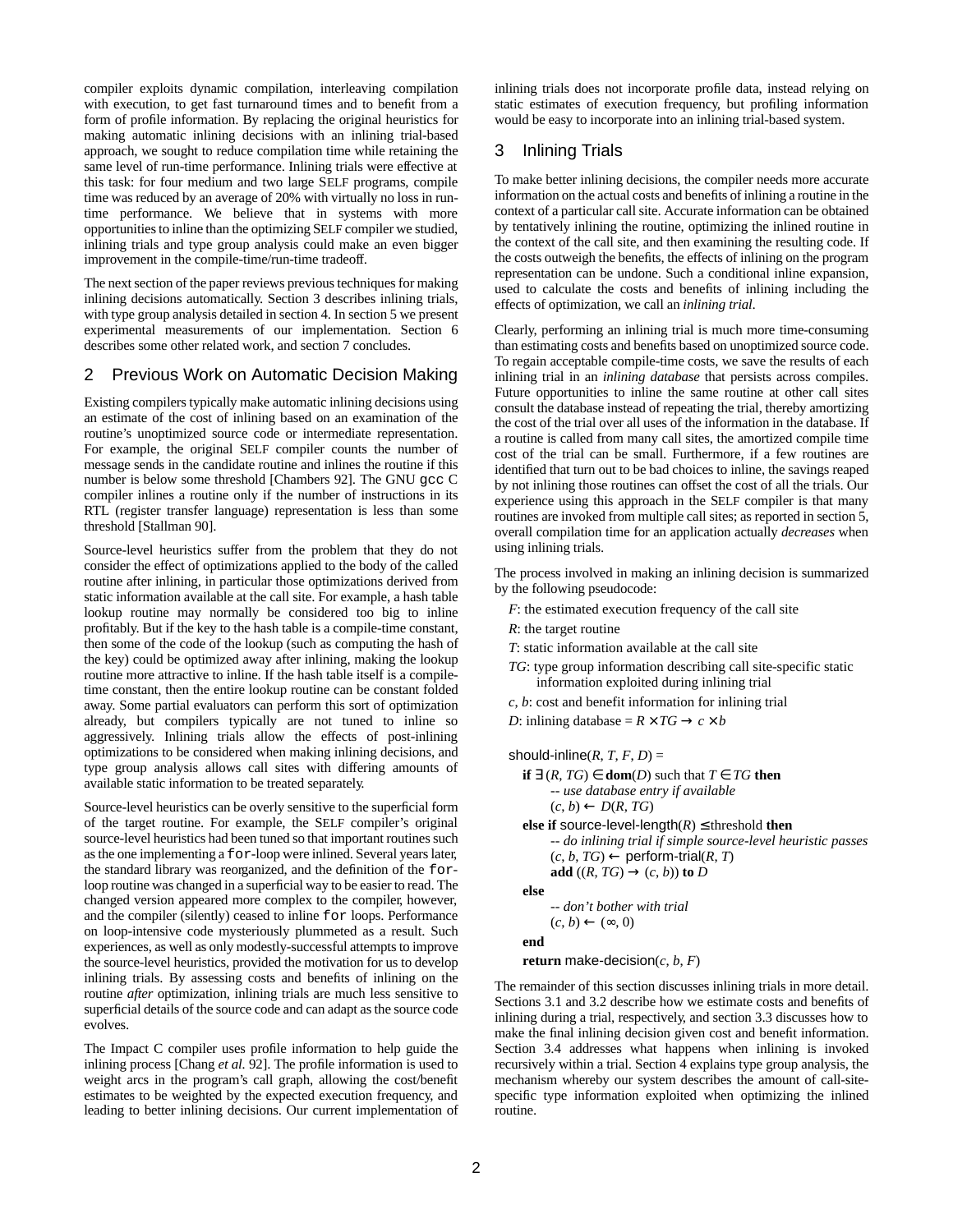### 3.1 Estimating Costs

The major costs of inlining are increased compiled code size and increased compile times. Computing the space cost of inlining a routine is easy to measure: after optimizing the routine in the context of the call-site, the compiler sums the expected space needed to generate machine code for each control flow graph node in the body of the inlined routine; in our implementation this is an estimate since register allocation and instruction scheduling have not yet been performed. The compiled code space needed to generate a call is then subtracted from the space taken by the inlined routine to determine the total expected space cost for inlining.

Estimating the compile time required to inline a routine is more difficult. Simply using a timer to measure compilation time suffers from the low resolution of most hardware clocks. It also is difficult to calibrate across different compilation platforms and across versions of the compiler with differing levels of debugging instrumentation. Fortunately, compilation time in our system seems to be roughly proportional to compiled code space usage: we measured the compilation of 1,972 SELF procedures and found a correlation coefficient  $r = 0.93$ . Consequently, our implementation considers only compiled code space usage in the cost/benefit tradeoff.

### 3.2 Estimating Benefits

The major benefit of inlining we consider is reduced execution time through elimination of executed instructions. Time savings can be viewed either as an absolute savings or as a relative savings. Our implementation supports both views by computing two execution time estimates: the amount of time taken by an execution of the inlined routine and the number of instructions saved as a result of inlining, after optimizations have been applied. Absolute and relative estimated execution time savings can be calculated from these two numbers.

Computing an estimate of time taken in an invocation of the inlined routine requires estimating the time taken for each control flow graph node, after optimization, weighting it by its expected execution frequency, and summing. This calculation is mostly straightforward, using standard compiler static estimates for execution frequency. (Due to space constraints, some of the subtleties involved with this calculation are relegated to a separate technical report [Dean & Chambers 93].)

To determine the execution time saved as a result of inlining, the compiler monitors each optimization performed on the body of the inlined routine and estimates the number of dynamic machine instructions skipped as a result of the optimization, weighted by expected execution frequency. However, the compiler considers only those optimizations enabled by static information that was available at the call site; other optimizations would be performed whether or not the routine was inlined. During an inlining trial, the compiler maintains a data structure describing the subset of available static information derived from the call site. Only optimizations based on information in the subset affect the execution time saved as a result of inlining. The savings attributed to these optimizations, plus the direct savings of the eliminated call and return sequence, form the estimated savings in execution time due to inlining.

### 3.3 Making Final Inlining Decisions

Once the cost and benefit information for a call site has been obtained, either by performing an inlining trial or by locating an applicable entry in the database, the compiler must make a decision. This decision depends on the environment to determine the relative value of compile time, compiled code space, and execution time. Inlining trials provide better information upon which to base an inlining decision, but some controlling mechanism still needs to make a decision. For our implementation, we use a simple function that considers compiled code space cost and relative execution time savings and inlines the routine if the ratio of time savings to space cost is above a particular threshold; dynamic profile data could be include easily by weighting the expected execution time savings.

### 3.4 Nested Inlining

When optimizing an inlined routine, calls within the inlined routine may themselves be candidates for inlining. Optimizing these candidates can lead to recursive inlining trials. Such recursion poses no problems, and in fact occurs often in our implementation. The costs of inlining a routine include the costs associated with inlining any of its calls, and the benefits of inlining a routine include any benefits derived as part of inlining calls within the routine. The compiler must track the flow of static information from the outer call site through any contained calls, in order to correctly attribute the savings derived from some optimization to the appropriate source of static information.

## 4 Type Group Analysis

During an inlining trial, the compiler uses any information available statically at the call site to optimize the body of the inlined routine. Consequently, the costs and benefits of the trial reflect this call-sitespecific information. For example, if at some call site the compiler knows the concrete type of an argument, accesses to the argument in the body of the inlined routine are likely to get optimized substantially, increasing the apparent benefits of inlining the routine. However, a different call site that lacked static information about the argument's type would be attributed a lower inlining benefit. If the results of an inlining trial for one of these two call sites were applied to the other, inappropriate inlining decisions might be made.

To avoid these potential problems, an inlining trial database entry is guarded with a description of the kind of static information that should be present at the candidate call site for the results of the trial to be reasonably predictive. During an inlining trial, the compiler monitors uses of static information derived from the caller and records the amount of static information that enabled (or disabled, in the case of a lack of static information) each optimization. This summary information is added to the inlining database entry storing the results of the trial. When a future call site searches the inlining database, the static information available at the call site must be compatible with the summary of an entry for it to match.

In our system, concrete type information about the arguments to the inlined call are the principal sources of optimization. Guarding an inlining trial's database entry with the actual concrete type information available about the arguments would be too specific, however: few call sites would have exactly the same static type information as the inlining trial, and consequently there would be little reuse of the results of inlining trials. Instead, the inlining entry should be guarded with a *description* of the kinds of static type information that lead to roughly the same degree of optimization. We call these descriptions of static type information *type groups*. A type group specifies a set of types, where all member types lead to substantially the same optimizations being performed as part of inlining. Types themselves in our system describe sets of values that share common properties relevant to the optimizations performed by the compiler. The main types represented in the SELF compiler are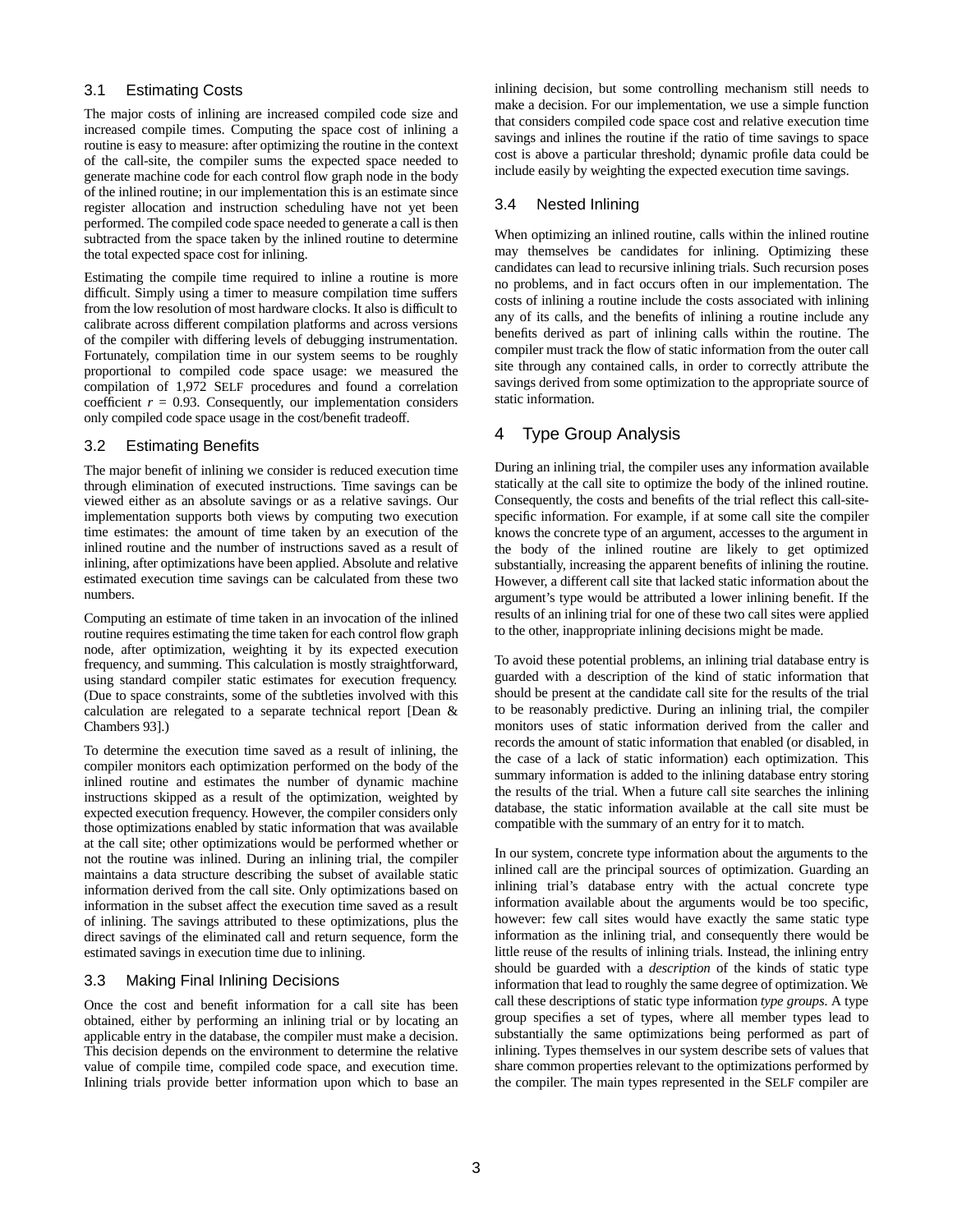the following (*V* is the set of all possible values, which is partitioned into a set of classes  $\{C_1, ..., C_n\}$ :

| Type name                                      | Set<br>description | <b>Meaning</b>                                                 |  |  |  |  |
|------------------------------------------------|--------------------|----------------------------------------------------------------|--|--|--|--|
| UnknownType                                    | V                  | Expressions of unknown concrete type                           |  |  |  |  |
| $Class(C_i)$                                   | $C_i$              | Instances of a class; most general type<br>supporting inlining |  |  |  |  |
| Constant( $v \in V$ ) { $v$ }                  |                    | Compile-time constant                                          |  |  |  |  |
| Union $(t_1, , t_n)$ $\mid t_1 \cup  \cup t_n$ |                    | Combined types, from merge CFG<br>nodes                        |  |  |  |  |
| Difference $(t_1, t_2)$ $t_1 - t_2$            |                    | Certain types excluded, from failed<br>value- and type-tests   |  |  |  |  |

In the same way that types represent sets of values, type groups represent sets of types. The following type groups are used in our extension of the SELF compiler (*T* stands for the set of all types):

| <b>Type Group name</b>                             | <b>Set description</b>                                                | <b>Meaning</b>                                        |
|----------------------------------------------------|-----------------------------------------------------------------------|-------------------------------------------------------|
| Universal                                          | T                                                                     | Any type                                              |
| SubtypeGroup( $s \in T$ )                          | $\{t \in T \mid t \subseteq s\}$                                      | Any type which is at<br>least as precise as s         |
| AClass                                             | $\{t \in T\}$<br>$t \subseteq C$ , C a class type } level information | Any type with class-                                  |
| AClosure                                           | $\{t \in T\}$<br>t is a closure type $\}$                             | Any closure type (a<br>special kind of class<br>info) |
| AConstant                                          | $\{t \in T    t  = 1 \}$                                              | Any type describing<br>a compile-time<br>constant     |
| IntersectGroup $(t_1, , t_n)   t_1 \cap  \cap t_n$ |                                                                       | Intersection of<br>several type groups                |
| ExcludeGroup( $s \in T$ )                          | $\{t \in T \mid t \subset s\}$                                        | Any type not in a<br>certain type group               |

### 4.1 Using Type Group Information

Each argument of a database entry is guarded with a type group. For a database entry to be applicable to the call site, the static type information for each actual argument must be a member of the set specified by the corresponding type group. If for example the type group of some argument is the Universal type group, then any actual argument type will match; this implies that the optimization of the inlined routine does not depend on the static type information available for that argument. If instead the type group was IntersectGroup(SubtypeGroup(Fixnum), AConstant), then only actual arguments whose static type information conveyed that the argument was some fixnum constant would match. Such a precise type group implies that the compilation of the inlined routine is able to exploit the information that the argument is some fixnum constant, say through constant folding within the inlined routine, that would not be possible if less static information were available. As a final example, if the type group were ExcludeGroup(AClass), then only static types that were less specific than a concrete class type would match. Type groups that exclude the more precise kinds of type information ensure that inlining candidates do not match against database entries for trials that were unable to perform optimizations due to a lack of static information at the call site. In this specific example, the lack of class-level type information during the trial prevented some optimization, such as performing message lookup at compile-time or eliminating a run-time type check.

### 4.2 Computing Type Group Information

To compute type group information for each argument, the compiler performs *type group analysis*. Type group analysis is unusual in that it does not compute some abstraction of the values manipulated by the program being compiled, but rather it monitors the compilation process itself, computing how the compiler manipulates static type information. From this standpoint, type group analysis is a kind of *meta-analysis*.

Type group analysis is performed in parallel with regular concrete type analysis during an inlining trial. At the beginning of a trial, each argument to the inlined routine is associated with the Universal type group, indicating that, so far, no static information about the arguments has been used. Whenever an optimization is performed based on static type information derived from an argument, the type group associated with that argument is narrowed by intersecting it with a type group that represents the kind of static information that enabled the optimization. Similarly, whenever an optimization is *disabled* because of a lack of precision in the static type of an argument, the type group for that argument is intersected with an ExcludeGroup type group that rules out types that could have enabled the optimization. The following table indicates, for some of the more common optimizations performed in the SELF compiler, the type group intersected if the static information about the argument enabled or disabled the optimization:

| optimization                                   | if enabled                                   | if disabled             |
|------------------------------------------------|----------------------------------------------|-------------------------|
| perform<br>message lookup<br>at compile-time   | SubtypeGroup(the class) ExcludeGroup(AClass) |                         |
| constant folding                               | AConstant                                    | ExcludeGroup(AConstant) |
| eliminate<br>fixnum, float,<br>etc. type tests | SubtypeGroup(the class) ExcludeGroup(AClass) |                         |
| eliminate true,<br>false value tests           | AConstant                                    | ExcludeGroup(AConstant) |
| inline-expand<br>body of closure               | AClosure                                     | ExcludeGroup(AClosure)  |

The type groups calculated as part of type group analysis are intended to represent the largest set of argument types that would lead to the same optimizations being performed at a future call site. Further details of type group analysis and its implementation in the SELF compiler can be found in a separate technical report [Dean & Chambers 93].

#### 4.3 An Example

We will use the following inlining candidate to illustrate how type analysis and type group analysis interact:

```
method growable_sequence::fetch(index) {
   if index < 0 or index > self.max_index then
       error("index out of bounds")
   endif
   return self.elems[index + self.base_index]
}
... seq.fetch(i) ...
```
Assume that the compiler knows the concrete class type of the seq variable statically and it has statically-bound the seq.fetch message to the growable\_sequence::fetch method above. Consider the case the static type of the argument i is fixnum. The compiler consults the inlining database for a matching entry; assume this fails. Since the target method is not unreasonably large, the compiler begins an inlining trial. Initially the type group associated with the argument index is Universal; no optimizations yet exploit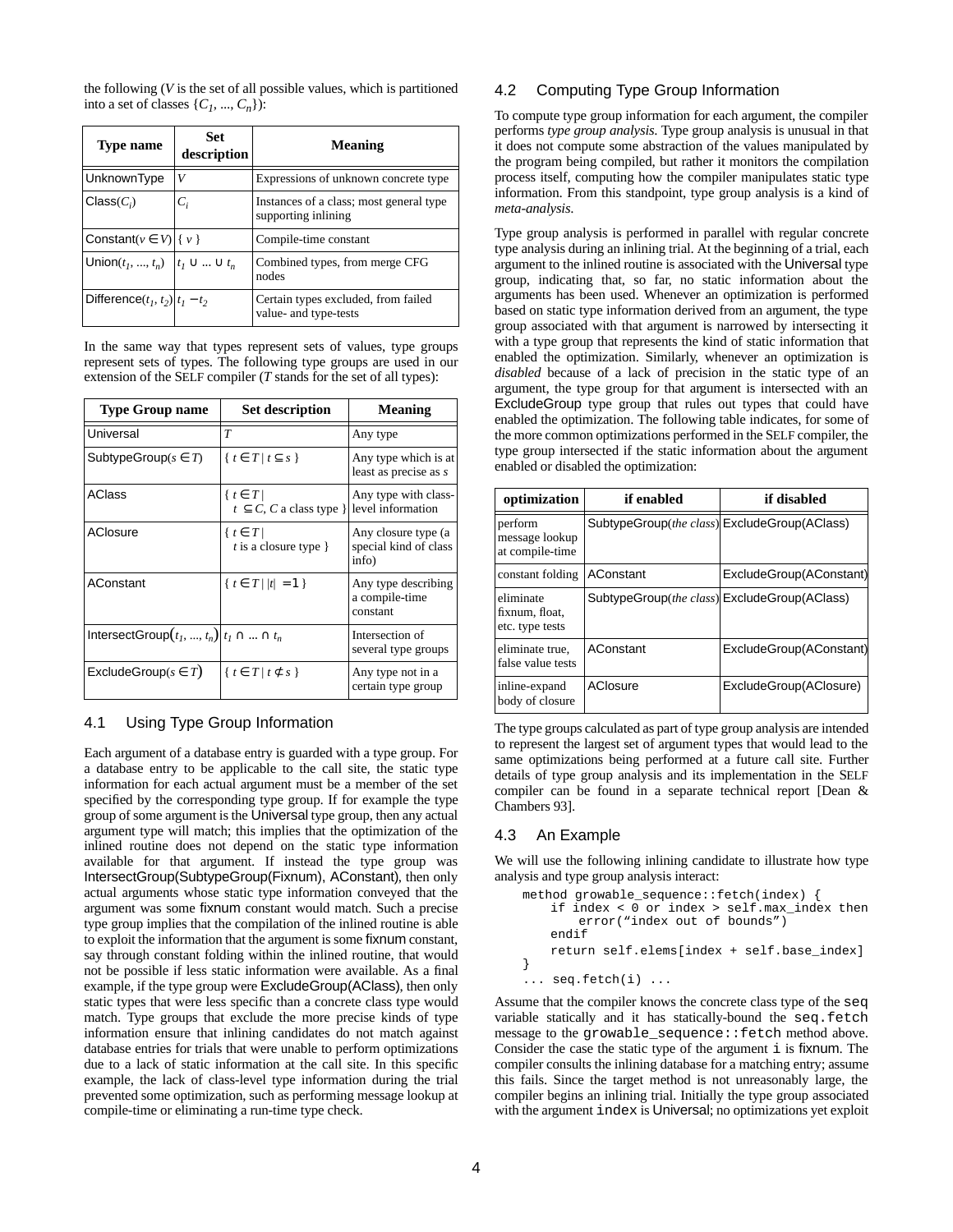any static information about index. The first operation within the routine sends the < message to index. The compiler examines the static type of index, discovers that index is a class type, and statically-binds and inline-expands the fixnum::< method (perhaps invoking a recursive inlining trial in the process). To reflect using class-level type information about the index argument, the compiler narrows the type group of index from Universal to IntersectGroup(Universal, SubtypeGroup(fixnum)), or simply SubtypeGroup(fixnum). The compiler also updates the benefit information for the trial to reflect saving more than a dozen cycles by eliminating the overhead of dynamic binding and the call/return sequences for the < message.

The compiler analyzes the body of the inlined < method. The built-in fixnum::< method first tests that its argument type is also a fixnum. It is, but since the argument to < is not being monitored as part of the inlining trial for fetch, no type group information is affected. After verifying that its arguments are fixnum's, the compiler attempts to constant-fold the comparison. This requires both arguments to be integer constants, which does not succeed. The compiler again narrows the type of index to indicate that its static type was not specific enough to enable the optimization, intersecting index's type group with ExcludeGroup(AConstant) to give IntersectGroup(SubtypeGroup(fixnum),

ExcludeGroup(AConstant)). This type group matches all types that are at least as specific as fixnum type but that are less specific than a fixnum constant. Such types include fixnum and Union(Constant(3), Constant(4)) but excludes Constant(17), UnknownType, and Union(fixnum, flonum). Note that the type group of index excludes types that are constants, but clearly it does not exclude integer values reaching that part of the program. Type group information can exclude overly specific *type* information, but the *values* described by the excluded types can still appear, as long as some more general type including the value is included in the type group.

The compiler visits each of the remaining operations in the inlined routine, but no additional narrowing of the type group of index occurs; additional time savings accrue, however, during optimization of the > and + messages. The compiler then completes the trial by creating a new database entry that records the compiled code size of the inlined fetch method, the expected cycle count of an execution of the inlined method, and the expected number of cycles saved as a result of inlining the fetch method. This entry is added to the database, guarded by the type group calculated for the index argument. Finally, the compiler makes a decision about whether the fetch method should be inlined, undoing the effects of the trial if not.

Subsequent statically-bound invocations of the fetch method examine this database entry. If their index argument type is at least a fixnum but not a fixnum constant, then the results of the database entry are consulted to determine whether inlining is warranted. If index is known statically to be a particular fixnum constant, then a new inlining trial is performed. During such a trial, the index < 0 expression can be constant-folded, resulting in additional savings in execution time and compiled code space that might change the decision about whether the call site is profitable to inline. Similarly, if the static type of the argument is less specific than a fixnum, or is some other class type, then a new inlining trial is performed to assess the costs and benefits of a different kind of static type information about index.

Without some mechanism like inlining trials and type groups, the compiler could examine only the unoptimized source code for the fetch method. In this and many similar cases, the kind of static information about the arguments to the call can have a significant effect on the nature of the final code; some calls will be profitable to inline, while others will not be. Inlining trials provide the compiler

with more accurate information upon which to make decisions, and type groups enable the compiler to distinguish among call sites with different available static information.

### 5 Experimental Results

Our original motivation for developing the technology of inlining trials was to improve the response time of the optimizing SELF compiler. In the SELF system, compilation is interleaved with program execution, and a slow compiler leads to slowly running programs. Consequently, we attempted to construct an inlining decision maker that would lead to a significant decrease in compilation time without a major loss in execution speed; other environments might choose different tradeoffs, such as improving execution speed without a major loss of compilation speed.

To assess the effectiveness of inlining trials, we compared our new inlining decision making system using inlining trials against the source-level heuristics found in the existing SELF compiler, measuring compilation time, execution time, and compiled code space consumption. To make a more direct comparison, we set the initial "reasonably short" threshold (identifying routines where performing an inlining trial seems feasible) to exactly the same value used by the source-level heuristics. Thus the only difference between the two decision makers is that the new system might choose not to inline something that the existing system would inline. We examined the following suite of programs:

| Program       | <b>Source</b><br>(lines) | <b>Description</b>                                                                |
|---------------|--------------------------|-----------------------------------------------------------------------------------|
| parser        |                          | 400 Parser for an old version of SELF                                             |
| primMaker     |                          | 1,300 Program to generate wrapper functions from<br>an interface description file |
| pathCache     |                          | 300 Traverses the SELF object graph and assigns<br>path names to objects          |
| deltaBlue     |                          | 600 Incremental constraint solving program                                        |
| cecillnterp   |                          | 10,700 Interpreter for the Cecil language                                         |
| cecilCompiler |                          | 12,500 Compiler for the Cecil language                                            |

We suspected that the existing heuristics, tuned initially on small benchmarks, over-inlined for these larger programs. This overinlining led to slower compiles and more space-consuming compiled code without much benefit in execution speed. We hoped that inlining trials would make better decisions on what routines were profitable to inline. Figure 1 on the following page reports the compilation time, execution time, and code space usage of these six programs for our new system, relative to the existing system.† (Appendix A includes the raw data.) Shorter bars indicate better performance for the new system. The chart shows compilation times both for starting with an empty inlining database for each program ("cold") and for starting with a filled inlining database ("warm"). The warm compiles were measured by reusing the database generated during the "cold compile" for the benchmark. In practice, since the database is persistent and entries are shared across programs, the compilation

<sup>\*</sup> We also examined a large number of small benchmarks, used during the original development of the SELF compiler. The inlining trial-based system achieved the same compile-time and run-time performance as the existing system, as we hoped.

<sup>†</sup> The values in the chart are calculated as the compilation time, execution time, and compiled code space usage for the new system divided by that for the existing system, converted to a percentage. Execution time denotes just the time spent executing compiled code, not the time spent compiling the code.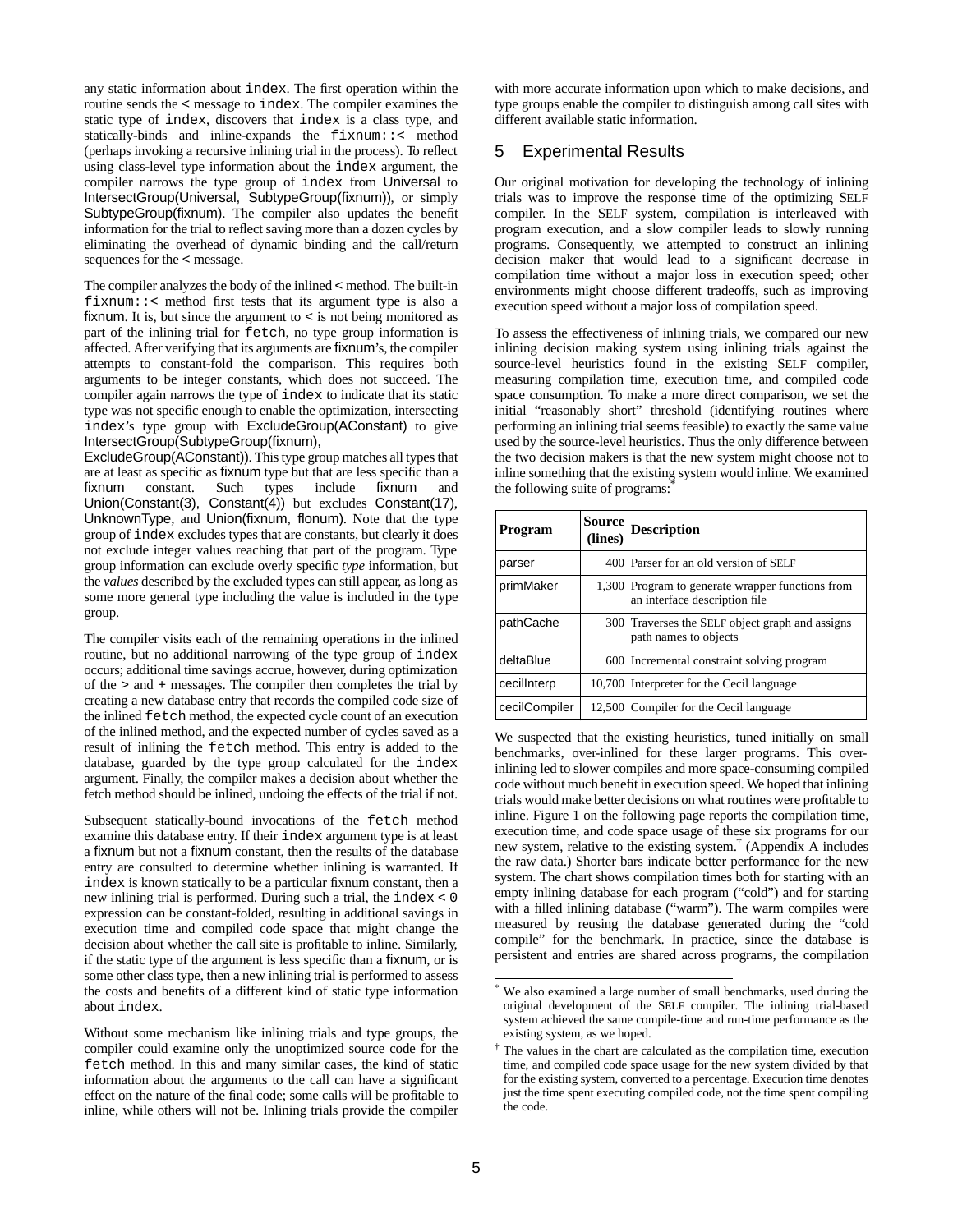





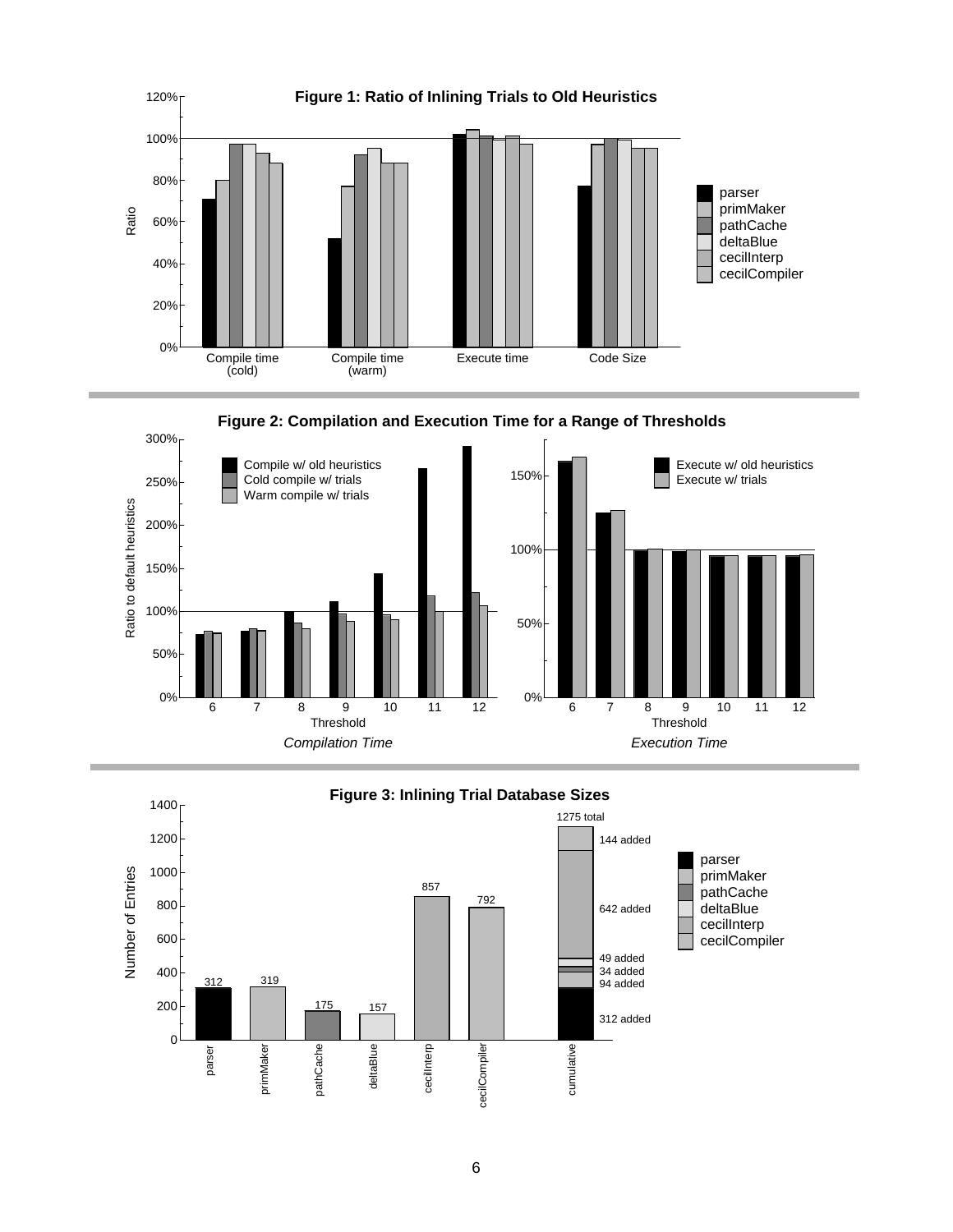performance is closer to the warm compile figures than to the cold compile figures.

On average (using geometric mean), compilation time decreases by 20%, execution time increases by an average of 1%, and code space usage decreases by 6%. On an absolute scale, the compilation time savings of 20% represents a savings of 68 seconds of the 291 seconds required to compile all six programs; in our environment, compilation time is a significant cost worthy of optimization effort. Based on these results, we consider inlining trials to be effective at meeting our goal of balanced compilation and execution times.

The parser program shows particularly good improvement in compilation time. Under the old source-level heuristics, the advance routine, called to move the current character position forward in the input buffer, was inlined 26 separate times. However, advance does not benefit much from type information available at the call site, so there is little indirect benefit to inlining. The inlining trial-based system detected this and consequently never inlined the advance routine, saving a lot of compilation time and code space in the process.

The compilation improvement shown by these programs, while quite significant, is not as impressive as it might be in another environment. For these programs, the current SELF compiler is unable to statically bind many messages because of a lack of static type information. Future compilers for SELF and other object-oriented languages [Chien *et al.* 93, Hölzle & Ungar 93, Chambers *et al.* 93] are expected to incorporate interprocedural type analysis and extract type information from execution profiles, leading to many more messages being statically bound and thus eligible for inlining. We expect the importance of making good inlining decisions to grow as other parts of the compiler become more effective.

The above experiments used the same initial threshold for both systems. To see how sensitive the two approaches are to the choice of this threshold, we repeated the comparison of the two systems on the large programs for a range of thresholds. In figure 2, on the previous page, we report the geometric mean of compilation time and execution time for the two systems on the six-program benchmark suite for several different thresholds. The values in the chart have been normalized to the performance of the old inlining heuristics when using the default threshold of 8. Increasing the threshold value increases the number of routines considered for inlining.<sup>\*</sup>

Compilation time is much less sensitive to the choice of threshold under the new inlining trial-based heuristics than under the old source-length heuristics, and the new approach has significantly better compilation time behavior than the old system. Also, the new inlining trial-based decision-making achieves nearly the same execution speed as under the old heuristics. Together, these results illustrate some of the different compile-time/run-time tradeoffs that can be made. In our system we set the threshold to 8, leading to a 20% reduction in compilation time with a negligible loss of execution speed. If instead we set the threshold to 10, compilation time would still drop by 9% but run time would also drop by 4%. Because compilation speed does not degrade much when using a higher initial threshold under the new system, we can use a higher threshold and be more robust in the face of future superficial changes to the source code of libraries and applications, such as the superficial rewrite of the for-loop implementation described in section 2.

Figure 3 on the previous page reports the number of database entries generated by compiling the large programs (Appendix A includes the raw data). The first six columns represent the number of entries created when compiling each program individually against an initially empty database. In our implementation, each database entry takes up approximately 75 bytes of space; the savings in compiled code space for using inlining trials compensates for the additional space cost of the database entries, and the compiled code space savings persist after program development ceases. The rightmost column indicates the total number of entries generated by compiling the six programs in succession, starting with an initially empty database. The numbers to the right of this column indicate the number of new entries generated by each program in this successive compilation. Because many database entries are used by more than one of the programs, such as entries for functions in the standard library, the total number of entries generated by compiling all six programs in succession (1275) is only half of the sum of the number of entries generated by compiling each program separately (2612).

## 6 Related Work

Previous work on automatic inlining has focused primarily on attempting to maximize the direct benefits of inlining without too much increase in compiled code space [Scheifler 77, Allen & Johnson 88, Chang *et al.* 92]. In the context of this related work, indirect benefits of inlining tend to be relatively unimportant. Automatic inliners for higher-level functional and object-oriented languages have quite a different flavor, particularly because many things which would be built-in operators and control structures in lower-level languages tend to be user-defined in higher-level languages, and these user-defined routines need to be inlined aggressively to get good performance. Additionally, in the context of higher-level languages, the indirect benefits of inlining often are more important in determining profitability than the simple direct costs.

Ruf and Weise describe a technique for avoiding redundant specialization in a partial evaluator for Scheme [Ruf & Weise 91, Ruf & Weise 92]. When specializing a called routine using the static information available at a call site, their technique computes a generalization of the actual types that still leads to the same specialized version of the called routine. Other call sites with different static information can then share the specialized version of the called routine, as long as they satisfy the same generalization. Our type group analysis computes similar summary information about argument types, although the details of the two analyses differ.

Cooper, Hall, and Kennedy present a technique for identifying when creating multiple, specialized copies of a procedure can enable optimizations [Cooper *et al.* 92]. They apply this algorithm to the interprocedural constant propagation problem. To reduce the number of specialized copies of a procedure, their system evaluates when merging two specialized versions of a procedure would not sacrifice an important optimization. Our type group guards on database entries accomplish a similar task, enabling the results of an inlining trial to be reused for those call sites where similar optimizations are enabled, but over a richer domain of types.

The existing source-level length heuristic is computed by summing weighted values for non-trivial message sends within the target routine. Certain messages which the compiler expects to be optimized (such as "+" and "at:") are assigned a weight of 1 and other message sends are assigned a weight of 2. A routine is eligible for inlining if the weighted sum of its messages is less than or equal to the inlining threshold.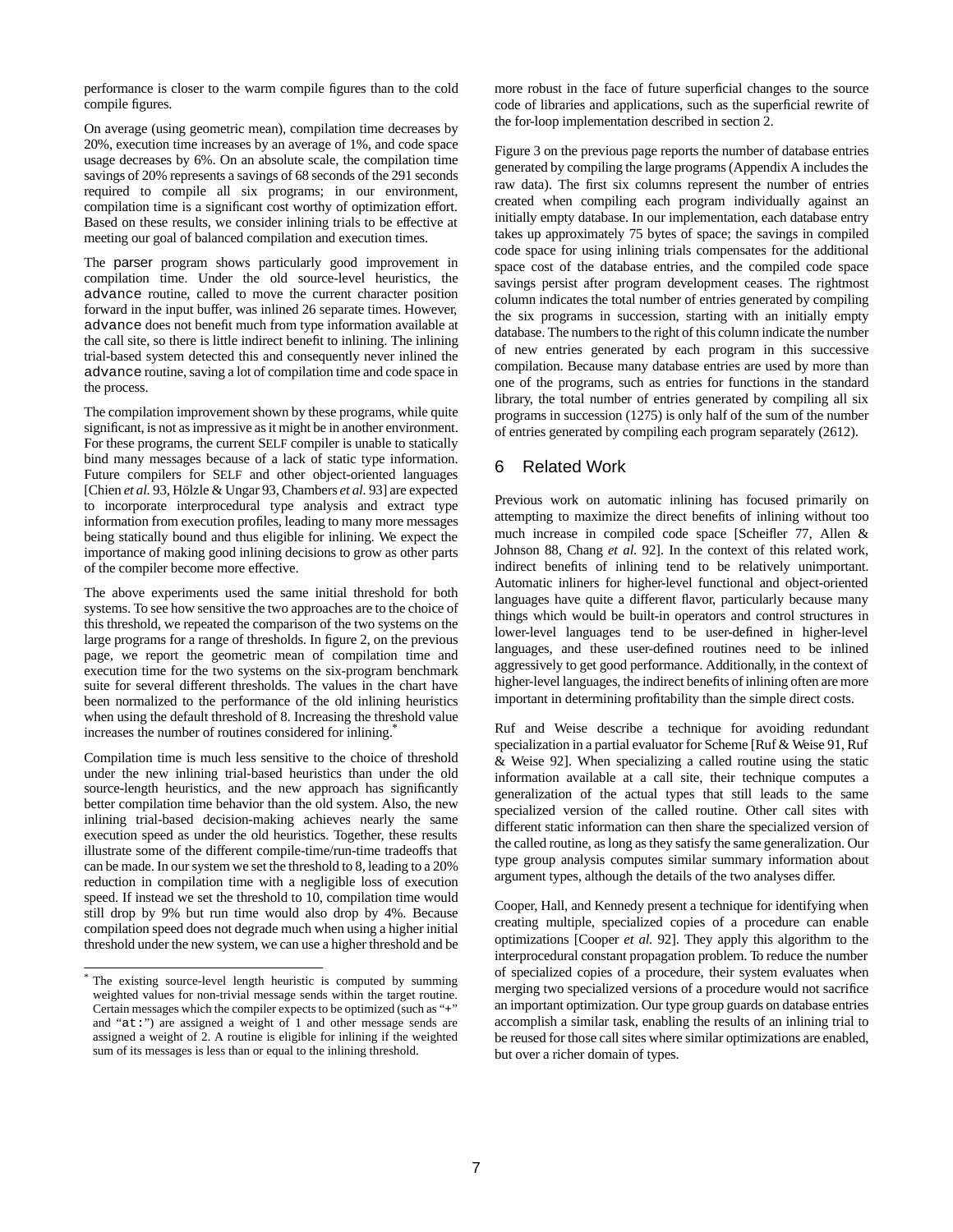## 7 Conclusion

Inlining trials are a promising mechanism for gathering more accurate information about the costs and benefits of inlining in an optimizing compiler. Better information can in turn lead to better automatic decisions about which call sites to inline. If these automatic decisions are good enough, standard library routines won't need to be hard-wired into the compiler for performance and programmers won't need to annotate routines with explicit inline directives. Ultimately, good automatic inlining can foster a better programming style by making the use of abstraction cheaper.

Unlike standard source-level inlining heuristics, inlining trials can consider the effect of post-inlining optimizations when assessing the costs and benefits of inlining. This provides the compiler with more accurate data upon which to base its inlining decision, and the postoptimization data is much less sensitive to superficial details of the source code. By storing the results of trials in a persistent database, the extra cost of a trial can be amortized across uses of the information. Type group analysis is key to reusing database entries for exactly those call sites whose static information would lead to the same set of optimizations being performed. Type group analysis may be applicable to other compilation problems, such as deciding when procedure specialization is profitable.

We have applied the language-independent ideas of inlining trials and type group analysis to improving the response time of the optimizing SELF compiler. In our implementation, the use of inlining trials cut compile time by 20% with virtually no effect on execution speed. By changing the cost/benefit tradeoff embodied by the final inlining decision-maker, we could have saved both compile time *and* execution time by making more intelligent inlining decisions. The extra compile-time cost of inlining trials is more than paid for by avoiding over-inlining. Incorporating dynamic profile information could improve the results even more.

Inlining trials and type group analysis appear most useful for languages where procedural abstraction is used heavily, where the compiler can determine statically the single target of a call, and where the effects of post-inlining optimizations are substantial and can vary across call sites. Many high-level functional and object-oriented languages meet this description. As the analyses of the targets of call sites improve, the compiler will have more opportunities to inline and consequently bear more responsibility for making wise decisions.

#### Acknowledgments

Susan Eggers, David Notkin, Erik Ruf, and Daniel Weise provided helpful comments on an earlier draft of this paper. This research has been supported by a National Science Foundation Research Initiation Award (contract number CCR-9210990), a University of Washington Graduate School Research Fund grant, and several gifts from Sun Microsystems, Inc.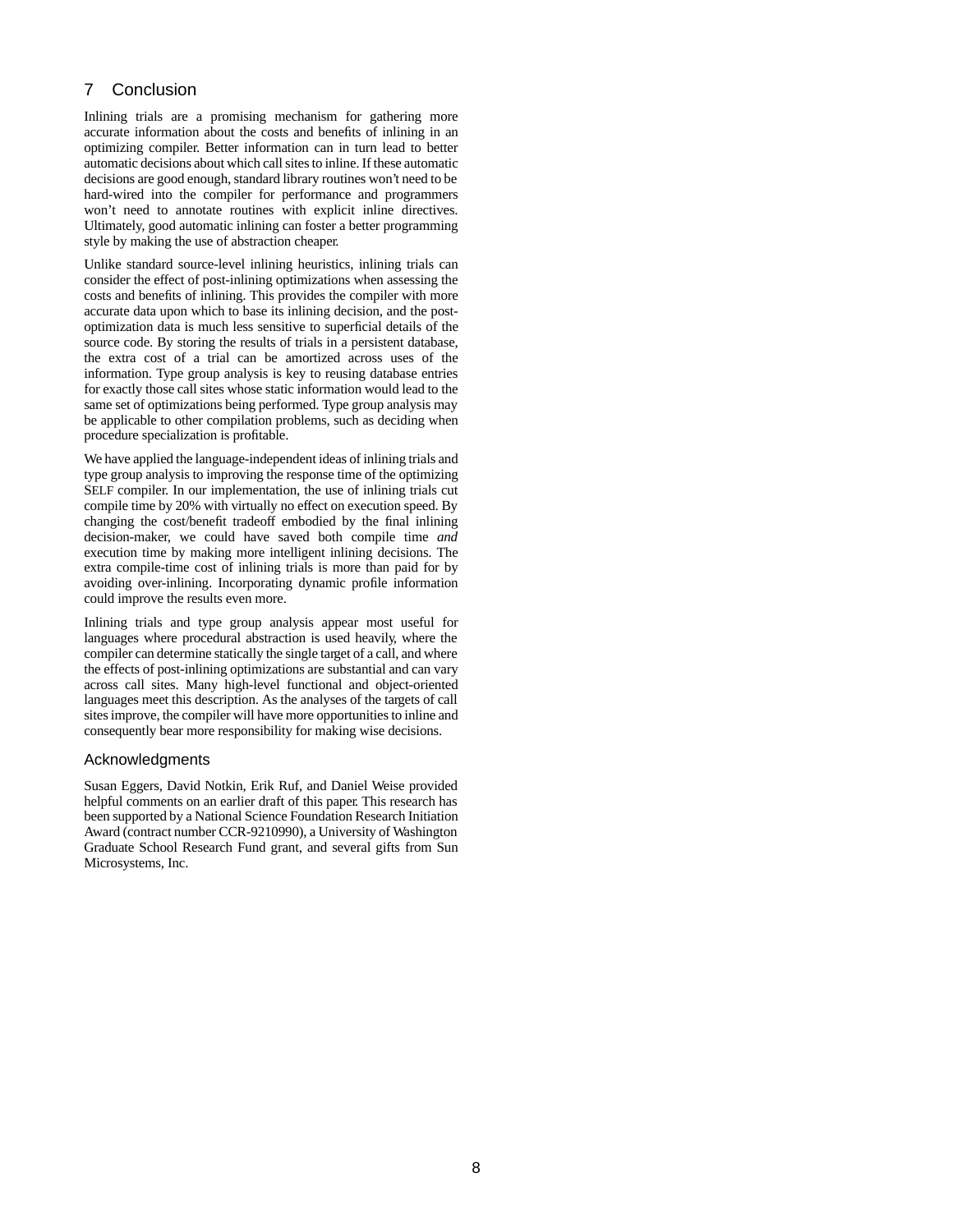#### References

- [Adams *et al.* 93] Norman Adams, Pavel Curtis, and Mike Spreitzer. First-Class Data-Type Representations in SchemeXerox. In *Proceedings of the SIGPLAN '93 Conference on Programming Language Design and Implementation*, pp. 139-146, Albuquerque, NM, June, 1993. Published as *SIGPLAN Notices 28(6)*, June, 1993.
- [Allen & Johnson 88] Randy Allen and Steve Johnson. Compiling C for Vectorization, Parallelization, and Inline Expansion. In *Proceedings of the SIGPLAN '88 Conference on Programming Language Design and Implementation*, pp. 241-249, Atlanta, GA, June, 1988. Published as *SIGPLAN Notices 23(7)*, July, 1988.
- [Bobrow *et al.* 88] D. G. Bobrow, L. G. DeMichiel, R. P. Gabriel, S. E. Keene, G. Kiczales, D. A. Moon. Common Lisp Object System Specification X3J13. In *SIGPLAN Notices 23(Special Issue)*, September, 1988.
- [Bondorf 91] Anders Bondorf. *Similix Manual, System Version 4.0*. Technical report, DIKU, University of Copenhagen, Copenhagen, Denmark, 1991.
- [Chambers & Ungar 90] Craig Chambers and David Ungar. Iterative Type Analysis and Extended Message Splitting: Optimizing Dynamically-Typed Object-Oriented Programs. In *Proceedings of the SIGPLAN '90 Conference on Programming Language Design and Implementation*, pp. 150-164, White Plains, NY, June, 1990. Published as *SIGPLAN Notices 25(6)*, June, 1990. Also published in *Lisp and Symbolic Computation 4(3)*, Kluwer Academic Publishers, June, 1991.
- [Chambers & Ungar 91] Craig Chambers and David Ungar. Making Pure Object-Oriented Languages Practical. In *OOPSLA '91 Conference Proceedings*, pp. 1-15, Phoenix, AZ, October, 1991. Published as *SIGPLAN Notices 26(10)*, October, 1991.
- [Chambers 92] Craig Chambers. *The Design and Implementation of the SELF Compiler, an Optimizing Compiler for Object-Oriented Programming Languages*. Ph.D. thesis, Department of Computer Science, Stanford University, technical report STAN-CS-92- 1420, March, 1992.
- [Chambers *et al.* 93] Craig Chambers, Jeffrey Dean, Dave Grove, and Charlie Garrett. Analysis and Optimization of Object-Oriented Languages. Unpublished manuscript, October, 1993.
- [Chang *et al.* 92] Pohua P. Chang, Scott A. Mahlke, William Y. Chen, and Wen-Mei W. Hwu. Profile-Guided Automatic Inline Expansion for C Programs. In *Software—Practice and Experience 22(5)*, pp. 349-369, May, 1992.
- [Chien *et al.* 93] Andrew A. Chien, Vijay Karamcheti, John Plevyak. The Concert System: Compiler and Runtime Support for Efficient, Fine-Grained Concurrent Object-Oriented Programs. Technical report R-93-1815, Department of Computer Science, University of Illinois at Urbana-Champaign, 1993.
- [Consel 90] Charles Consel. *The Schism Manual, Version 1.0*. Yale University, New Haven, CT, December, 1990.
- [Cooper *et al.* 92] Keith D. Cooper, Mary W. Hall, and Ken Kennedy. Procedure Cloning. In *Proceeding of the 1992 IEEE International Conference on Computer Languages*, pp. 96-105, Oakland, CA, April, 1992.
- [Dean & Chambers 93] Jeffrey Dean and Craig Chambers. Training Compilers to Make Better Inlining Decisions. Technical report 93-05-05. Department of Computer Science & Engineering, University of Washington, Seattle, WA, May, 1993.
- [Goldberg & Robson 83] Adele Goldberg and David Robson. *Smalltalk-80: The Language and Its Implementation*. Addison-Wesley, Reading, MA, 1983.
- [Hall & Kennedy 92] Mary W. Hall and Ken Kennedy. Efficient Call Graph Analysis. In *ACM Letters on Programming Languages and Systems 1(3)*, pp. 227-242, September, 1992.
- [Hölzle & Ungar 93] Urs Hölzle and David Ungar. Optimizing Dynamically-Dispatched Calls with Run-Time Type Feedback. Unpublished manuscript, 1993.
- [Hudak *et al.* 92] Paul Hudak, Simon Peyton Jones, Philip Wadler, Brian Boutel, Jon Fairbairn, Joseph Fasel, María M. Guzmán, Kevin Hammond, John Hughes, Thomas Johnsson, Dick Kieburtz, Rishiyur Nikhil, Will Partain, and John Peterson. *Report on the Programming Language Haskell, Version 1.2*. In *SIGPLAN Notices 27(5)*, May, 1992.
- [Meyer 92] Bertrand Meyer. *Eiffel: The Language*. Prentice Hall, New York, NY,1992.
- [Milner *et al.* 90] Robin Milner, Mads Tofte, and Robert Harper. *The Definition of Standard ML*. MIT Press, Cambridge, MA, 1990.
- [Nelson 91] Greg Nelson, editor. *Systems Programming with Modula-3*. Prentice Hall, Englewood Cliffs, NJ, 1991.
- [Palsberg & Schwartzbach 91] Jens Palsberg and Michael I. Schwartzbach. Object-Oriented Type Inference. In *OOPSLA '91 Conference Proceedings*, pp. 146-161, Phoenix, AZ, October, 1991. Published as *SIGPLAN Notices 26(10)*, October, 1991.
- [Rees & Clinger 86] Jonathan Rees and William Clinger, editors. *Revised<sup>3</sup> Report on the Algorithmic Language Scheme*. Published as *SIGPLAN Notices 21(12)*, December, 1986.
- [Ruf & Weise 91] Erik Ruf and Daniel Weise. Using Types to Avoid Redundant Specialization. In *Proceedings of the PEPM '91 Symposium on Partial Evaluation and Semantics-Based Program Manipulation*s, pp. 321-333, New Haven, CT, June, 1991. Published as *SIGPLAN Notices 26(9)*, September, 1991.
- [Ruf & Weise 92] Erik Ruf and Daniel Weise. Avoiding Redundant Specialization During Partial Evaluation. Technical Report 92- 518. Department of Computer Science, Stanford University, Stanford, CA, 1992.
- [Scheifler 77] Robert W. Scheifler. An Analysis of Inline Substitution for a Structured Programming Language. In *Communications of the ACM 20(9)*, pp. 647-654, September, 1977.
- [Shivers 88] Olin Shivers. Control Flow Analysis in Scheme. In *Proceedings of the SIGPLAN '88 Conference on Programming Language Design and Implementation*, pp. 164-174, Atlanta, GA, June, 1988. Published as *SIGPLAN Notices 23(7)*, July, 1988.
- [Slade 87] Stephen Slade. *The T Programming Language*. Prentice Hall, Englewood Cliffs, NJ, 1987.
- [Stallman 90] Richard M. Stallman. *Using and Porting GNU gcc Version 2.0*. Free Software Foundation, November, 1990.
- [Steele 90] Guy L. Steele, Jr. *Common Lisp: The Language, second edition.* Digital Press, Bedford, MA, 1990.
- [Stroustrup 91] Bjarne Stroustrup. *The C++ Programming Language, second edition*. Addison-Wesley, Reading, MA, 1991.
- [Ungar & Smith 87] David Ungar and Randall B. Smith. SELF: The Power of Simplicity. In *OOPSLA '87 Conference Proceedings*, pp. 227-241, Orlando, FL, October, 1987. Published as *SIGPLAN Notices 22(12)*, December, 1987. Also published in *Lisp and Symbolic Computation 4(3)*, Kluwer Academic Publishers, June, 1991